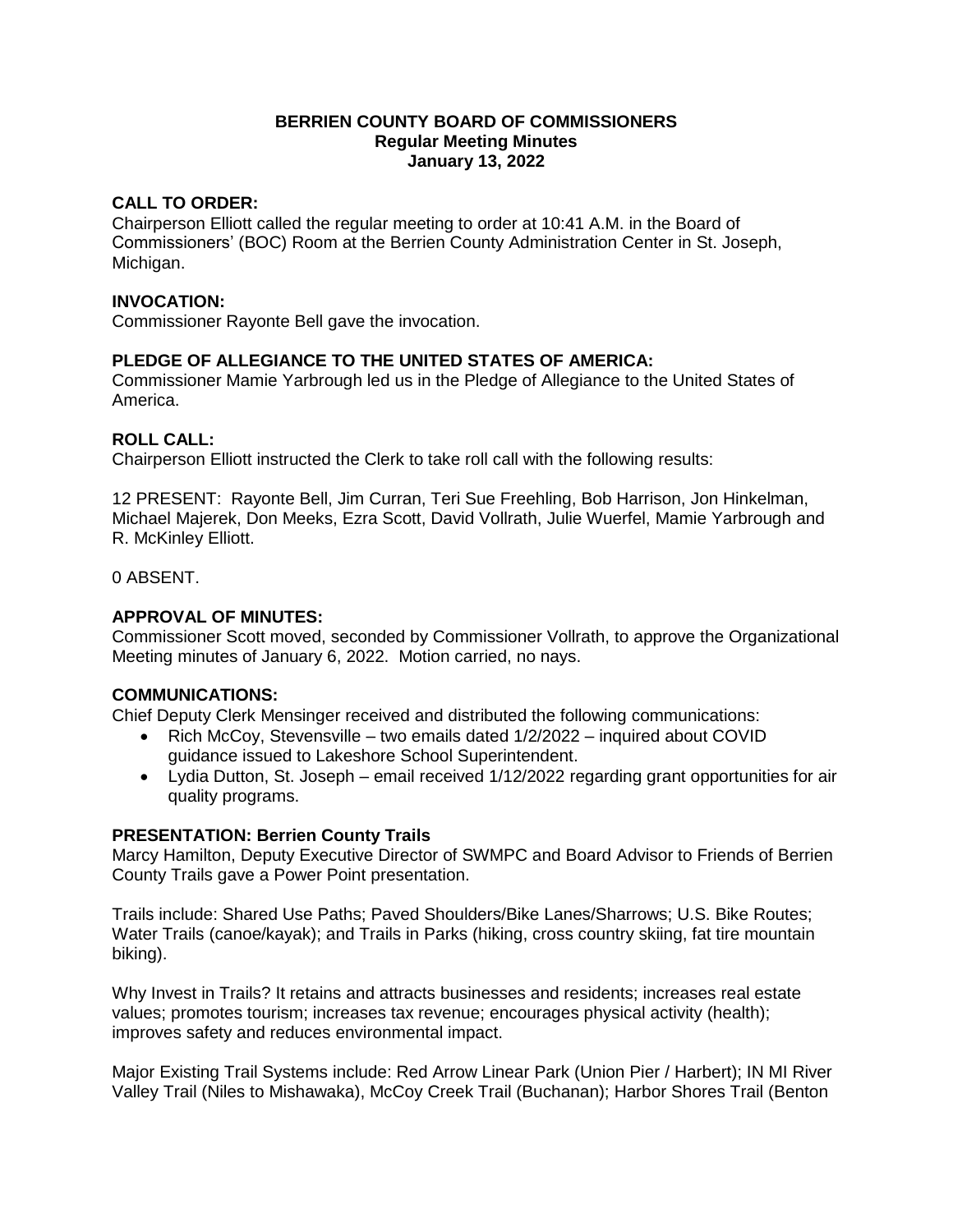Harbor; John and Dede Howard Recreational Trail (St. Joseph); and Paw Paw Lake (Watervliet / Coloma).

Trail Priorities in Berrien County include: Marquette Greenway; Red Arrow Linear Park (US 12- Bridgman); IN MI River Valley Trail expansion / Lake Chapin Bridge; McCoy Creek expansion; Ox Creek Trail; Hickory Creek Trail and M-63 Pathway.

Water Trails include: Lake Michigan Water Trail (Berrien Co. / Van Buren Co); St. Joseph River (Berrien Co.); Dowagiac River (Cass Co. / Berrien Co.); Galien River (Berrien Co.); and Hickory Creek (Berrien Co.).

Friends of Berrien County Trails is a Michigan registered 501(c) (3) non-profit that supports the construction and maintenance of trails (pedestrian, bicycle and waterway) within Berrien County and connecting to adjacent counties. Their core values include: improve safety, connect communities, improve health and wellness; support economic development; and build world class trails. They are working on a Master Plan to promote trail connectivity, alternative transportation, the safety for all users, recreational opportunities and economic development. They plan to engage the entire County, local governments, community groups, and citizens in developing a robust trails master plan that will connect cities, villages, townships, parks and major destinations.

**PUBLIC COMMENT REGARDING RESOLUTIONS: Public comments at this portion of the meeting must be related to resolutions listed on today's agenda only. Those speaking during public comments may do so no longer than two minutes and shall identify themselves by name and city, township, or village (Article III, 3.9B-C):** 

 Tony Benhart, Sodus Township – Spoke about A2201168 - Approve Contract with Chris Cook for Consulting Services and purchases made by Road Department.

#### **CONSENT CALENDAR:**

Commissioner Scott moved, seconded by Commissioner Majerek, to approve the consent calendar as presented.

| <b>Weekly Bills</b><br>F2201014<br><b>Weekly Requisitions</b><br>B2201061<br>Audit Services Agreement Rehmann Robson<br>F2201162 |  |
|----------------------------------------------------------------------------------------------------------------------------------|--|
|                                                                                                                                  |  |
|                                                                                                                                  |  |
|                                                                                                                                  |  |
| Express Opposition to Legislation Changing Mental Health Services<br>B2201163                                                    |  |
| Scrap Tire Collection Program Memo of Understanding<br>P2201165                                                                  |  |
| Approve Grant Application for Mental Health Work with Juvenile Justice<br>A2201167                                               |  |
| Approve Contract with Chris Cook for Consulting Services<br>A2201168                                                             |  |
| Approve Road Designation Changes for Alleys on Act 51 Maps<br>A2201169                                                           |  |
| Approve Road Designation Changes for Road on Act 51 Maps<br>A2201170                                                             |  |
| Approve Traffic Control Order for Three Oaks Road<br>A2201171                                                                    |  |
| Approve Traffic Control Order for Maiden Lane<br>A2201172                                                                        |  |
| Approve Mileage Reimbursement Rate for 2022<br>F2201173                                                                          |  |

Chairperson Elliott instructed the Clerk to take roll call with the following results:

12 YEAS: Bell, Curran, Freehling, Harrison, Hinkelman, Majerek, Meeks, Scott, Vollrath, Wuerfel, Yarbrough and Elliott. Motion carried, no nays.